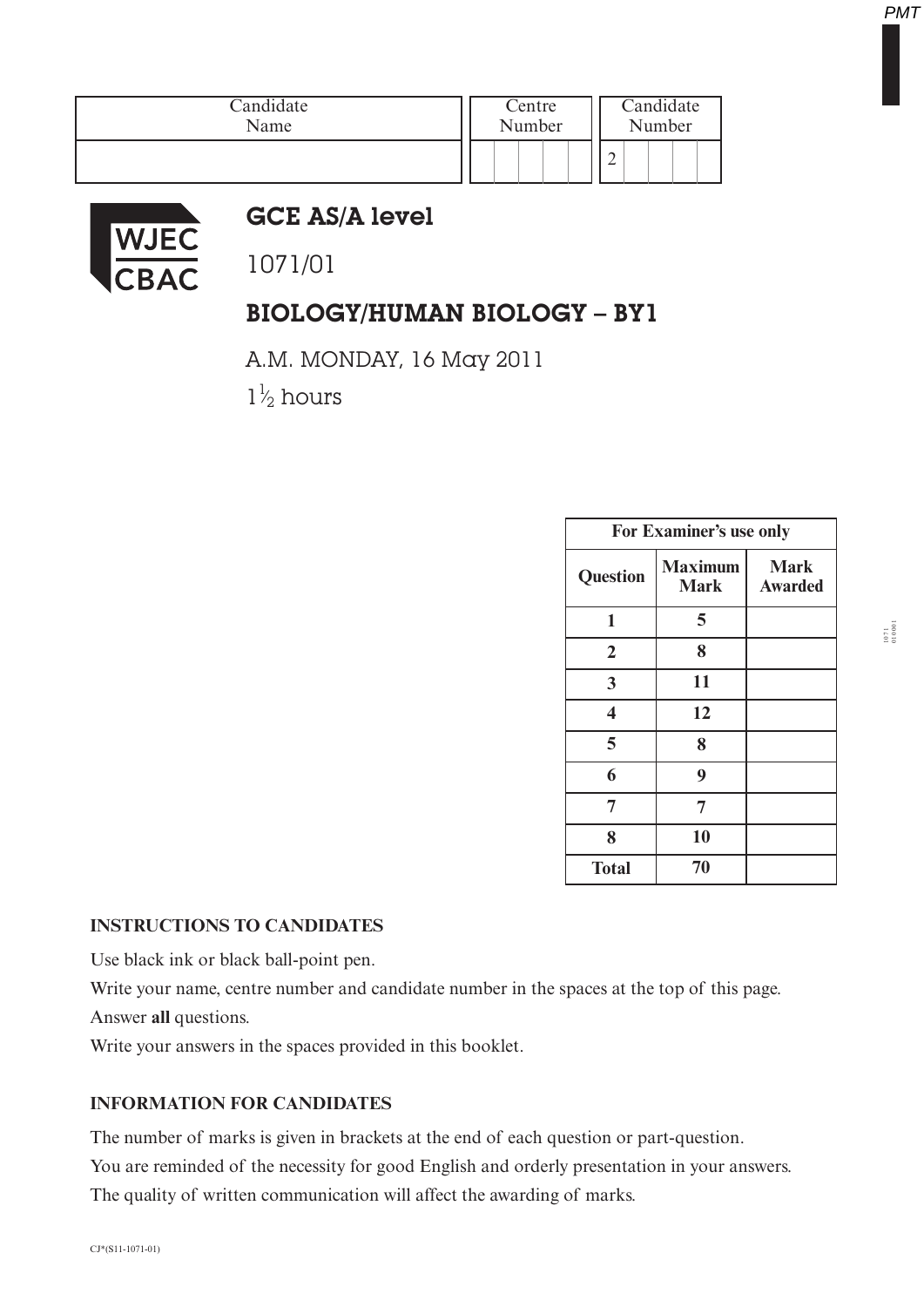Examiner only

**1.** The table below shows some features of prokaryotic and eukaryotic cells. Complete the table to show the differences between the two types of cell.

| Feature                             | Prokaryotic       | Eukaryotic            |
|-------------------------------------|-------------------|-----------------------|
| Mitochondria                        |                   |                       |
| Arrangement of DNA                  |                   | DNA forms chromosomes |
| Position of DNA                     | Free in cytoplasm |                       |
| Composition of cell wall if present |                   |                       |
| Size of ribosomes                   |                   |                       |

[5]

### **(Total 5 Marks)**

**2.** The diagram below shows a possible structure for a biosensor that uses enzymes to detect glucose.

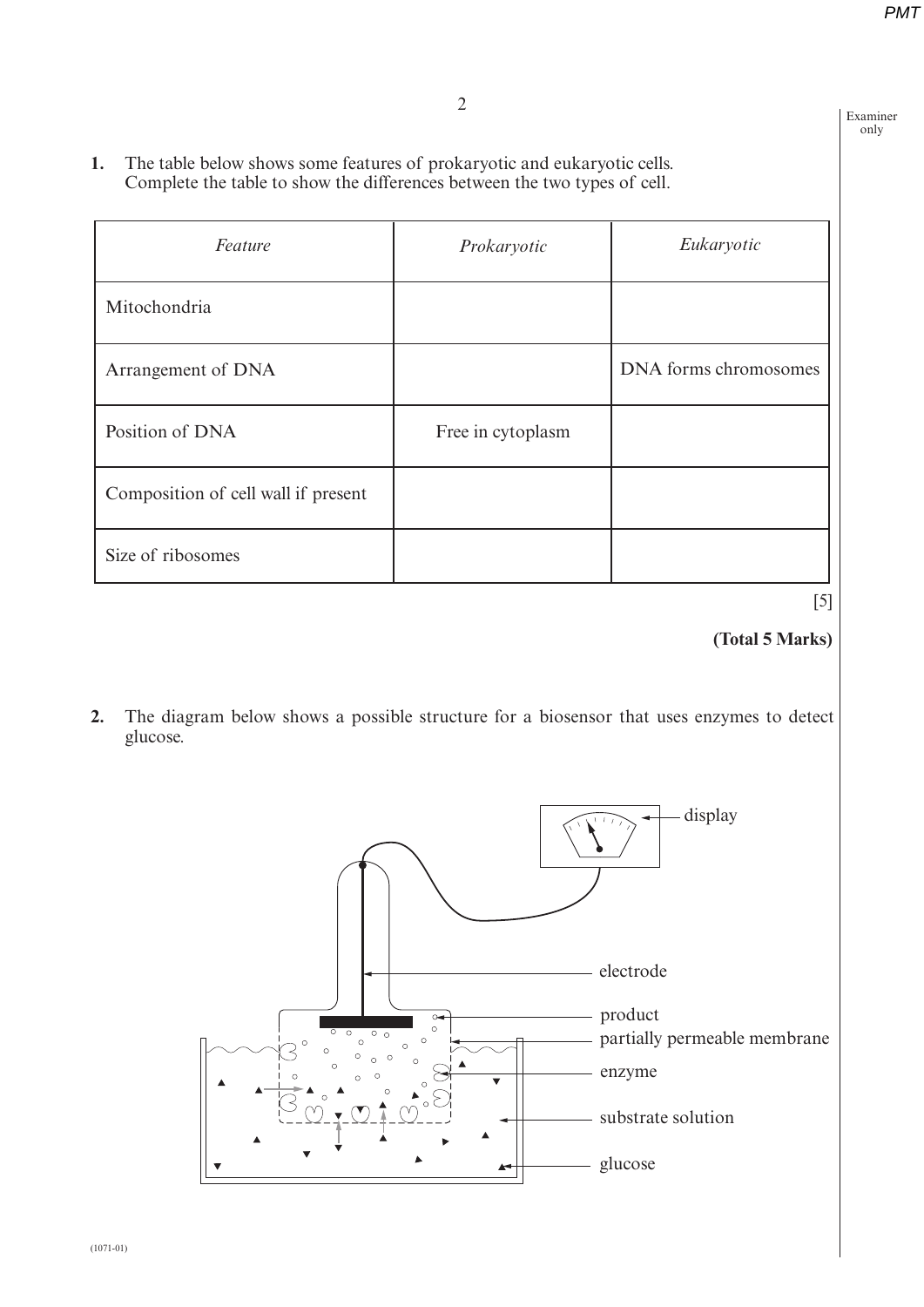Examiner<br>only

| (a) | Immobilised enzymes that are used in biosensors must have certain properties.<br>Suggest two of these properties.                                     | $[2]$ |
|-----|-------------------------------------------------------------------------------------------------------------------------------------------------------|-------|
| (b) | Explain the function of the partially permeable membrane.                                                                                             | $[2]$ |
| (c) | Describe how the concentration of glucose is transmitted to the display.                                                                              | $[2]$ |
| (d) | Explain why the temperature of the biosensor should be kept constant when using it to<br>measure the concentration of glucose in different solutions. | $[2]$ |
|     | (Total 8 Marks)                                                                                                                                       |       |

 $\frac{1071}{010003}$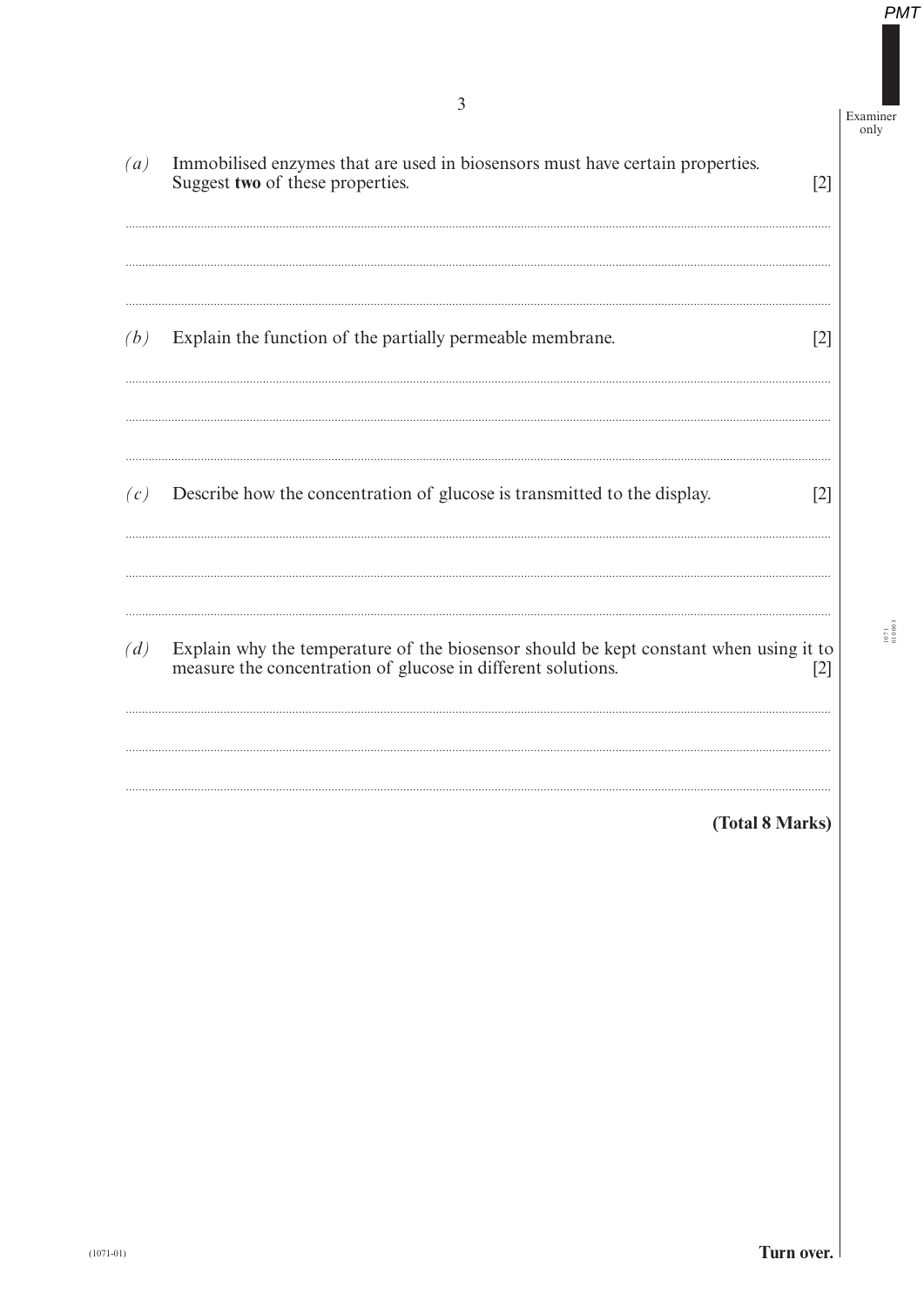Examiner only

The diagram below is of a model of a section through a cell surface membrane, as 3.  $(a)$ proposed by Singer and Nicholson.

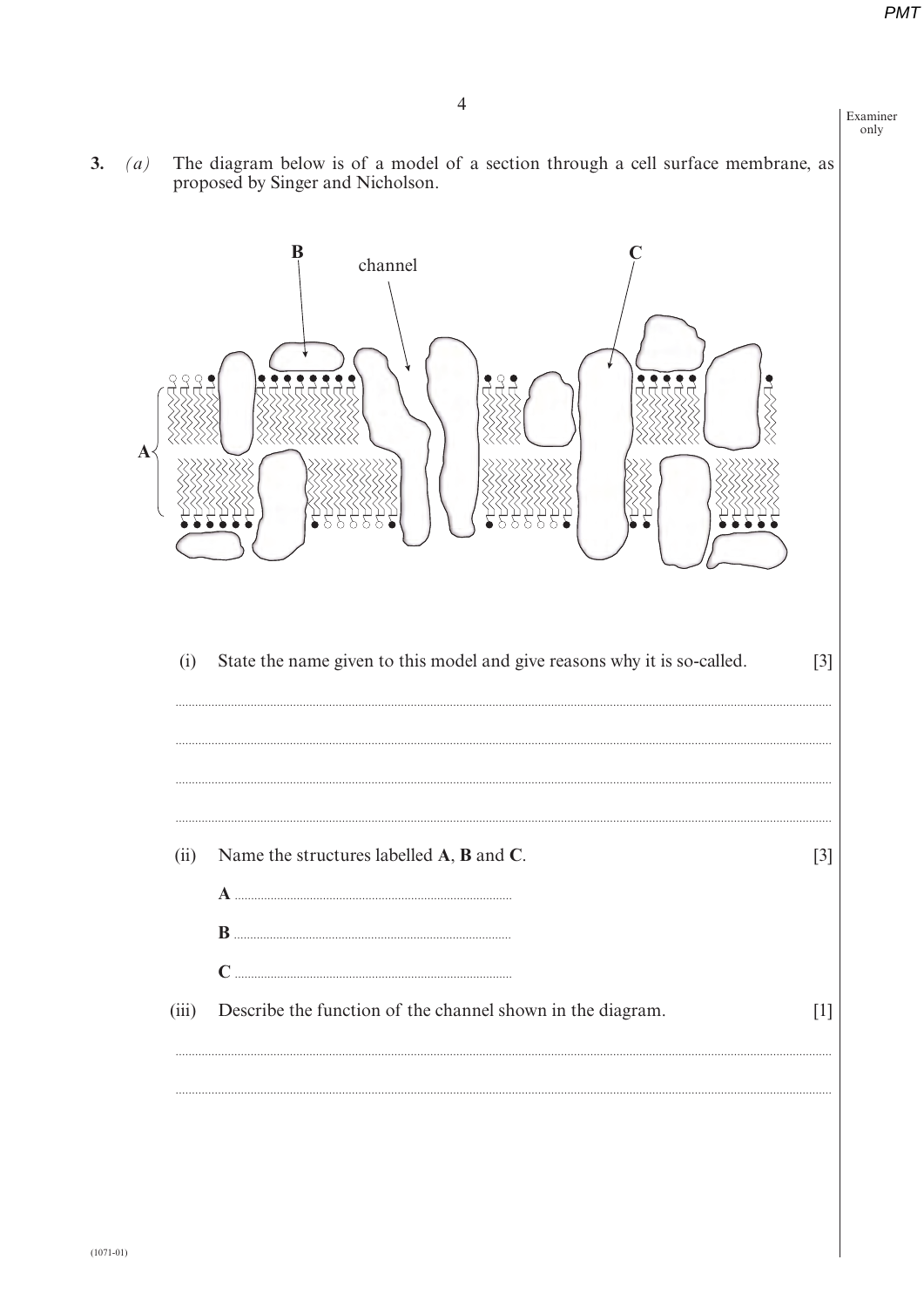Examiner  $\frac{\text{only}}{\text{only}}$ 

Some molecules are transported across the membrane by active transport. Explain what is meant by the term *active transport*. [2]  $(b)$ Suggest two reasons why transport across the membrane is vital to the cell.  $[2]$  $(c)$ (Total 11 Marks)

 $1071$ <br> $010005$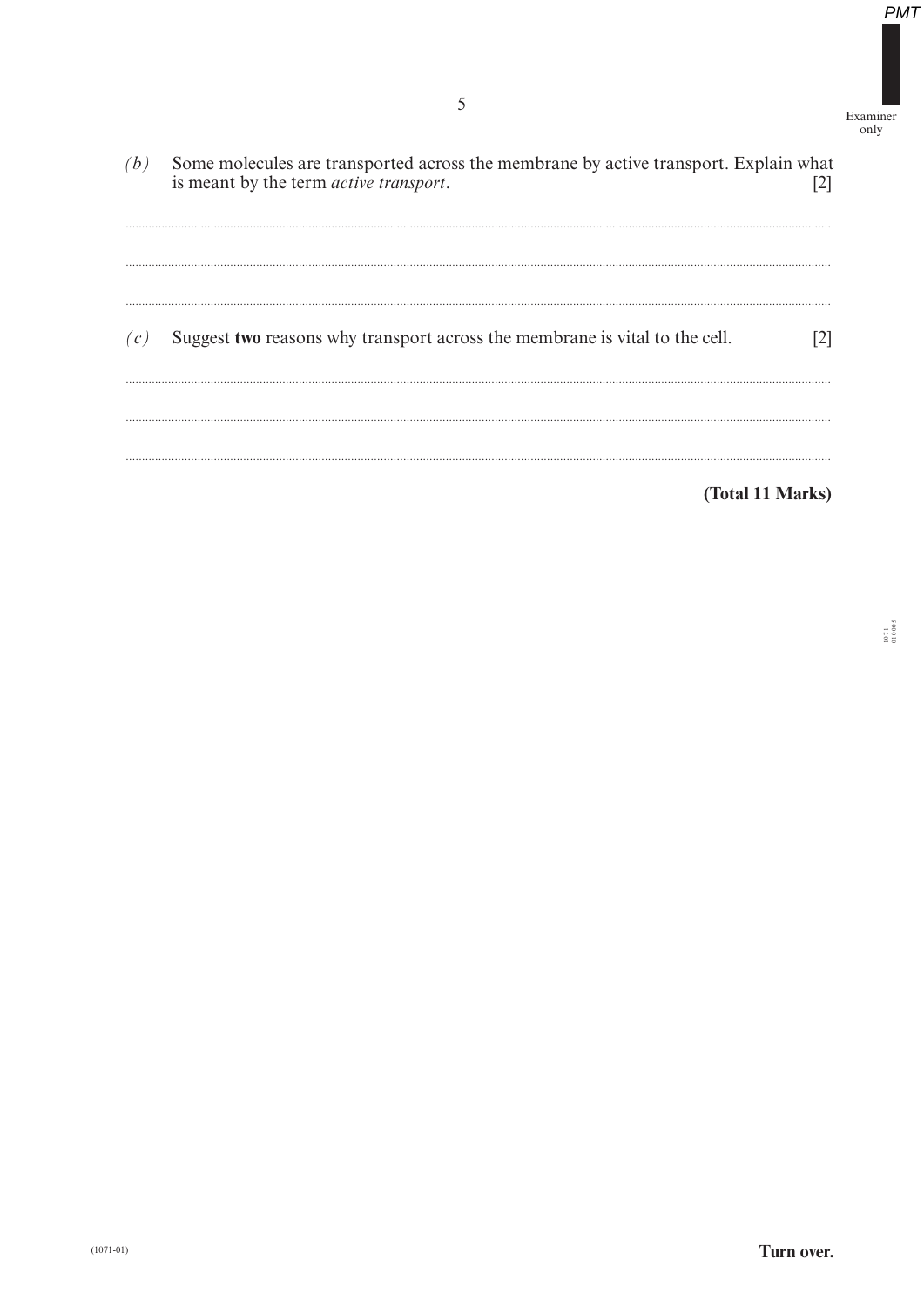Examiner only

**4.** A student investigated the action of the enzyme catalase. This enzyme catalyses the breakdown of hydrogen peroxide into oxygen and water. The student collected the oxygen given off in a measuring cylinder. The volume of gas was recorded every 20 seconds as shown on the graph labelled **Y** below.

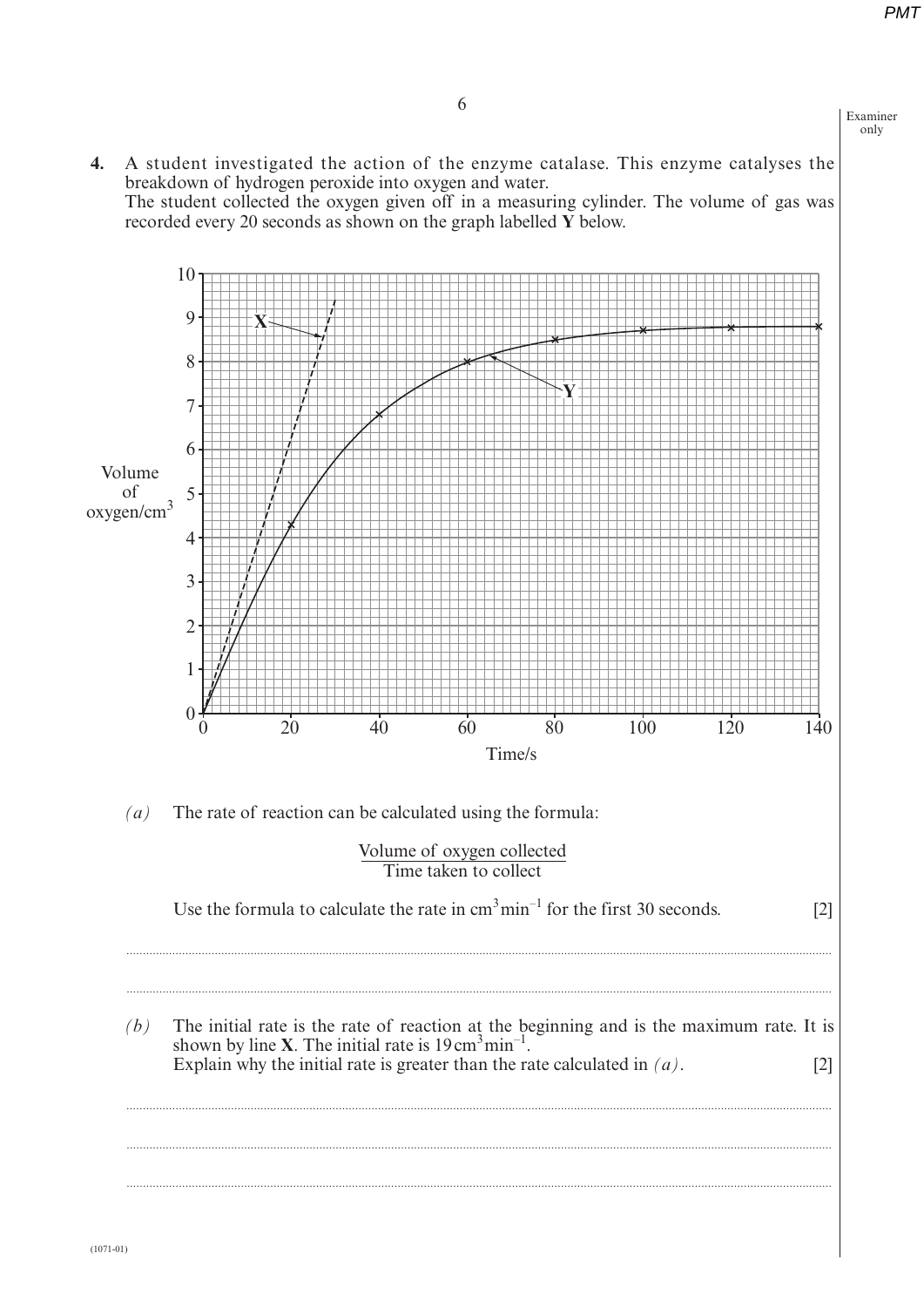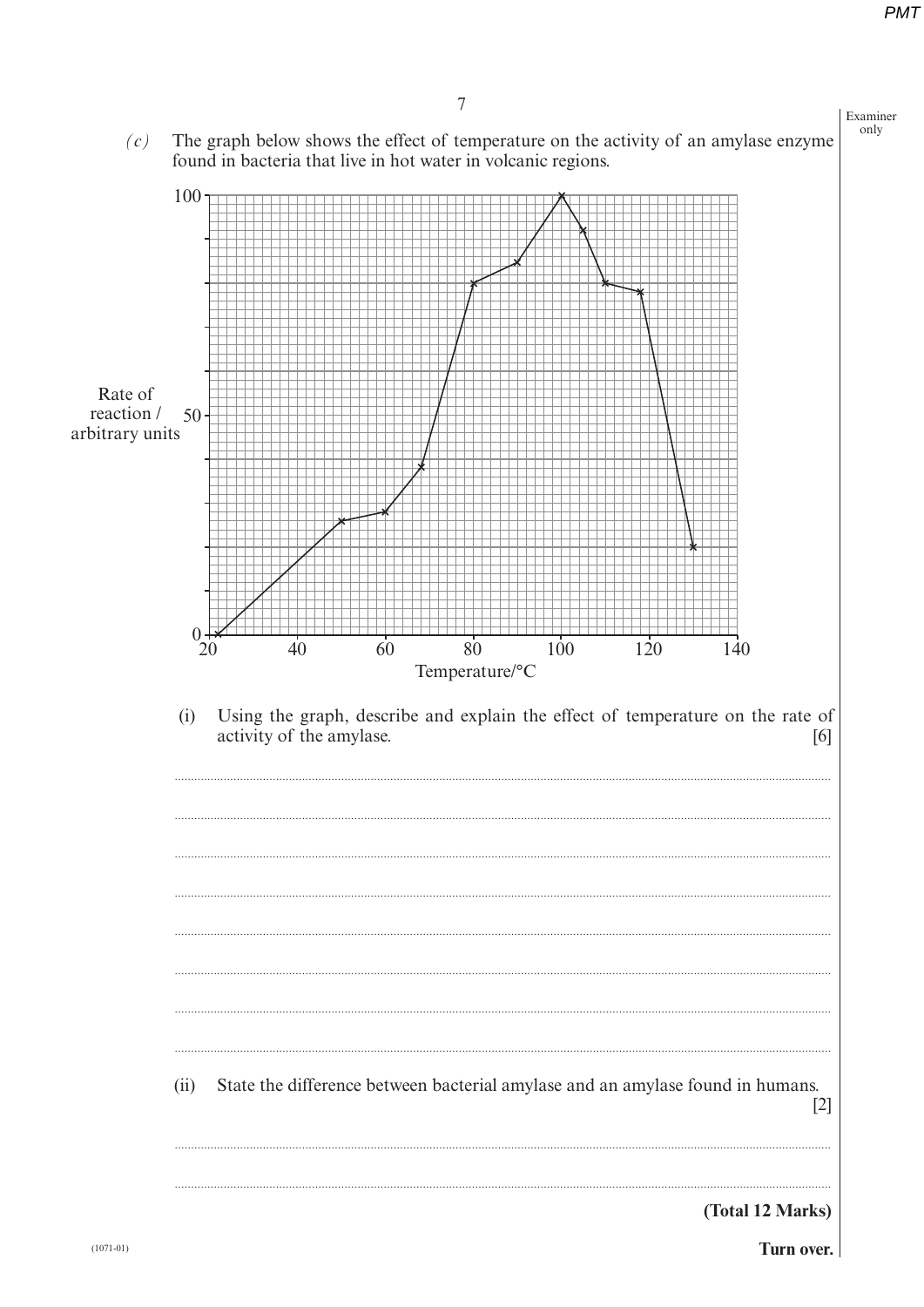Examiner only

The diagrams below show two molecules, A and B, which are found in living organisms. 5.

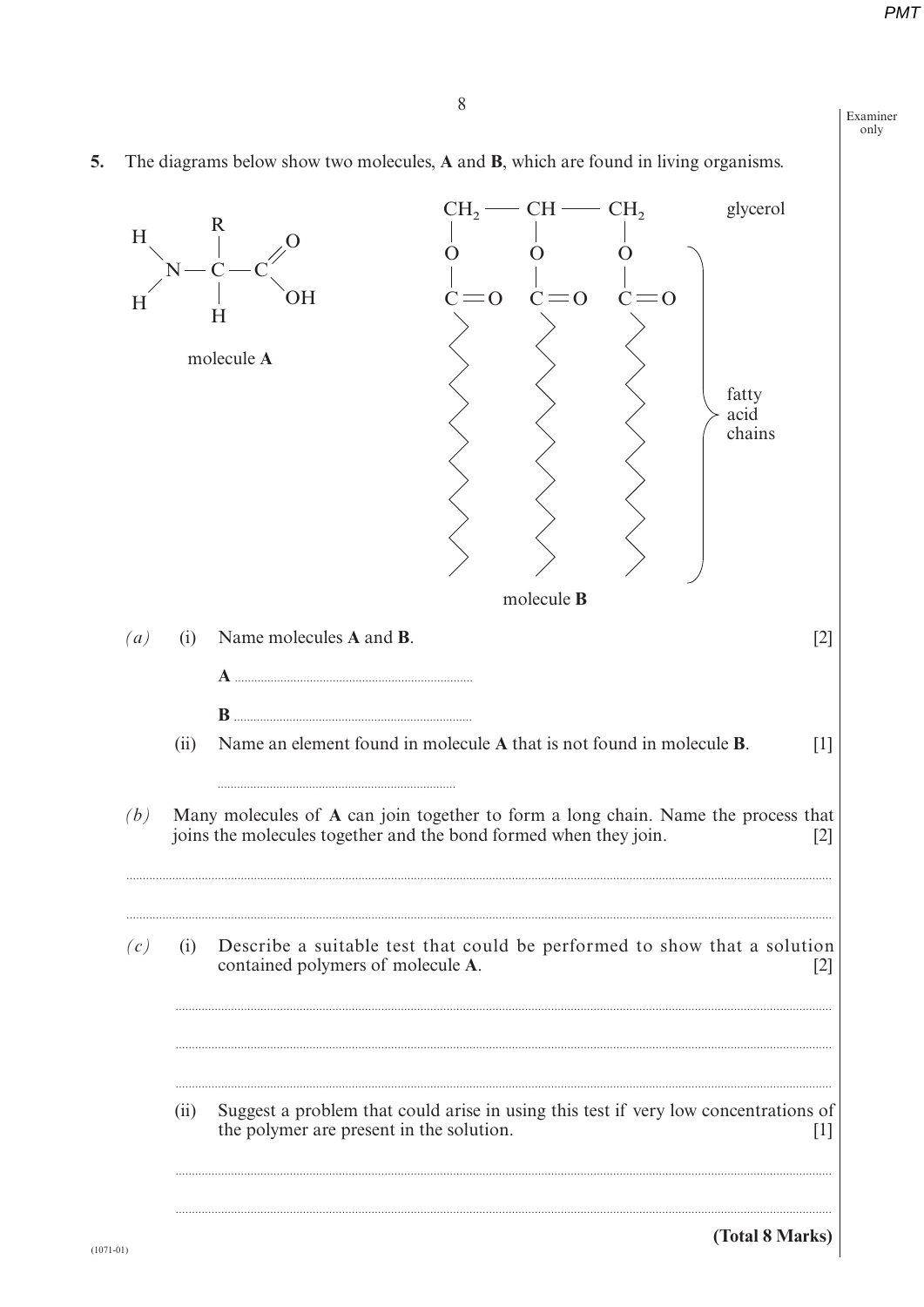|                                  | У                                                                                         |       |
|----------------------------------|-------------------------------------------------------------------------------------------|-------|
|                                  | The diagram below shows part of a cell that secretes a hormone into the bloodstream.      |       |
| E<br>B<br>$\boldsymbol{\Lambda}$ | $\Diamond$<br>F                                                                           |       |
|                                  | G                                                                                         |       |
| (a)                              | Name structures A and B.                                                                  | $[2]$ |
|                                  |                                                                                           |       |
| (b)                              | Explain the functions of structures E and F.                                              | $[4]$ |
|                                  |                                                                                           |       |
|                                  |                                                                                           |       |
| (c)                              | Suggest why this type of cell is likely to contain large numbers of structure C.          | $[2]$ |
| (d)                              | Labels C and G show the same type of organelle. Explain why they differ in<br>appearance. | $[1]$ |
|                                  | (Total 9 Marks)                                                                           |       |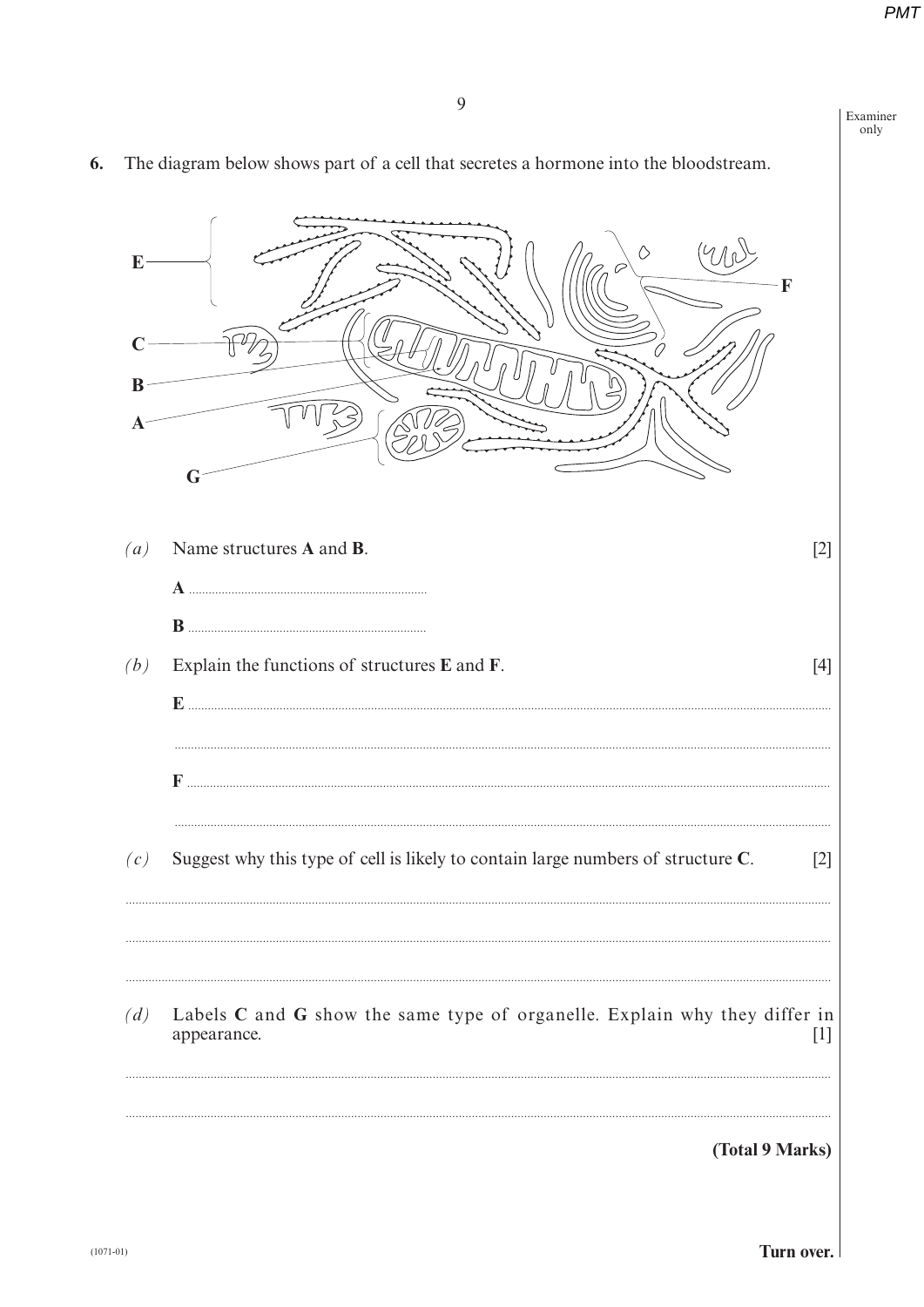Examiner only

7. A student carried out an investigation on the solute potential of a plant tissue. The tissue was placed in a sucrose solution that had a water potential  $(\Psi)$  of  $-600$  kPa and was left for one hour. The diagram below shows one cell after that time. Approximately 50% of the cells showed signs of plasmolysis, the other 50% did not.



(Total 7 Marks)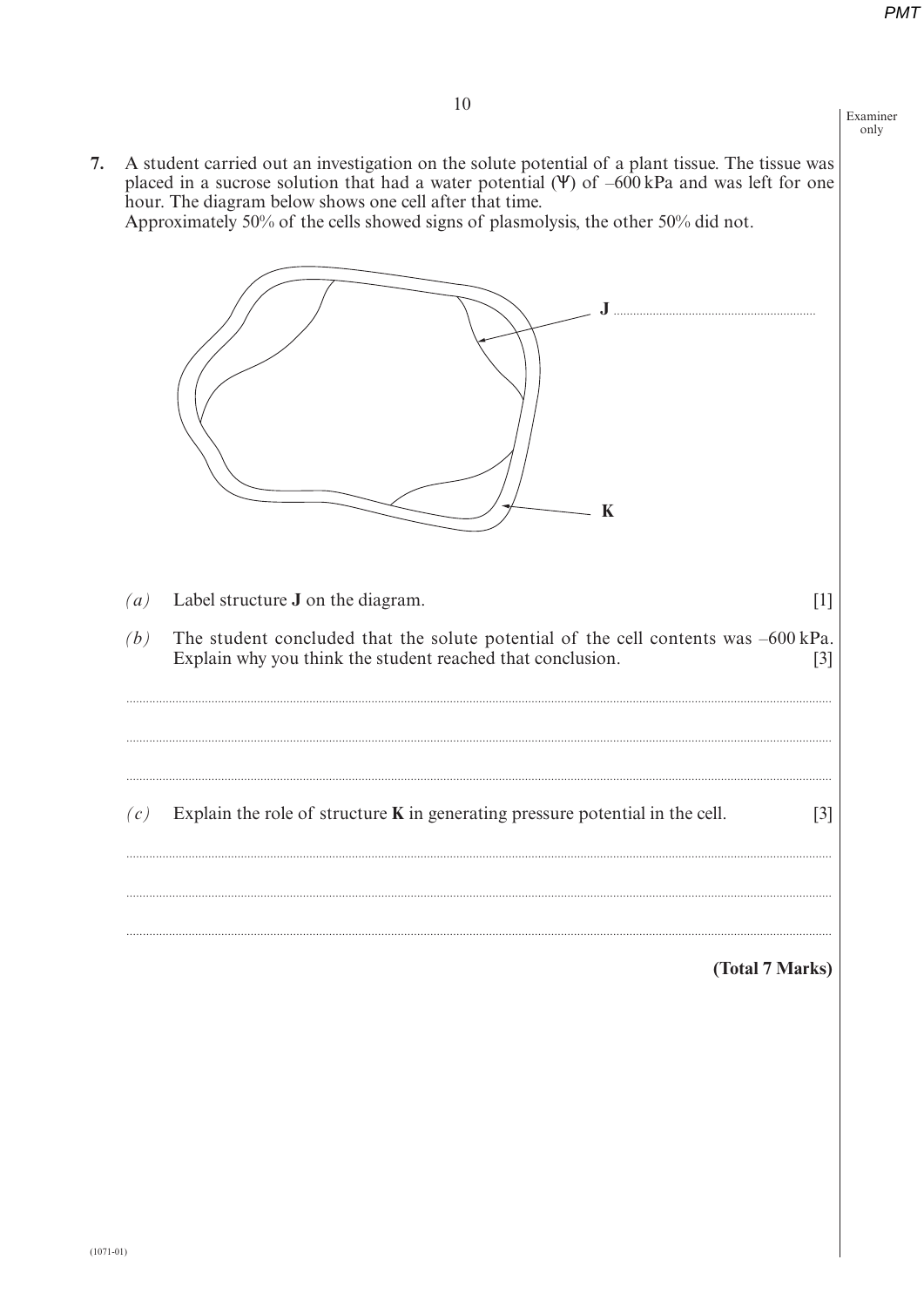Examiner<br>only

|               | Answer one of the following questions.<br>Any diagrams included in your answer must be fully annotated. |      |                                                                                                           |        |  |  |  |  |
|---------------|---------------------------------------------------------------------------------------------------------|------|-----------------------------------------------------------------------------------------------------------|--------|--|--|--|--|
| Either, $(a)$ |                                                                                                         | (i)  | Describe the functions and importance of mitosis to living organisms<br>using examples where appropriate. | [6]    |  |  |  |  |
|               |                                                                                                         | (ii) | Describe how meiosis differs from mitosis and explain the significance of<br>these differences.           |        |  |  |  |  |
| Or,           | (b)                                                                                                     |      | Describe the structure of DNA.                                                                            | $[10]$ |  |  |  |  |
|               |                                                                                                         |      |                                                                                                           |        |  |  |  |  |
|               |                                                                                                         |      |                                                                                                           |        |  |  |  |  |
|               |                                                                                                         |      |                                                                                                           |        |  |  |  |  |
|               |                                                                                                         |      |                                                                                                           |        |  |  |  |  |
|               |                                                                                                         |      |                                                                                                           |        |  |  |  |  |
|               |                                                                                                         |      |                                                                                                           |        |  |  |  |  |
|               |                                                                                                         |      |                                                                                                           |        |  |  |  |  |
|               |                                                                                                         |      |                                                                                                           |        |  |  |  |  |
|               |                                                                                                         |      |                                                                                                           |        |  |  |  |  |
|               |                                                                                                         |      |                                                                                                           |        |  |  |  |  |
|               |                                                                                                         |      |                                                                                                           |        |  |  |  |  |
|               |                                                                                                         |      |                                                                                                           |        |  |  |  |  |
|               |                                                                                                         |      |                                                                                                           |        |  |  |  |  |